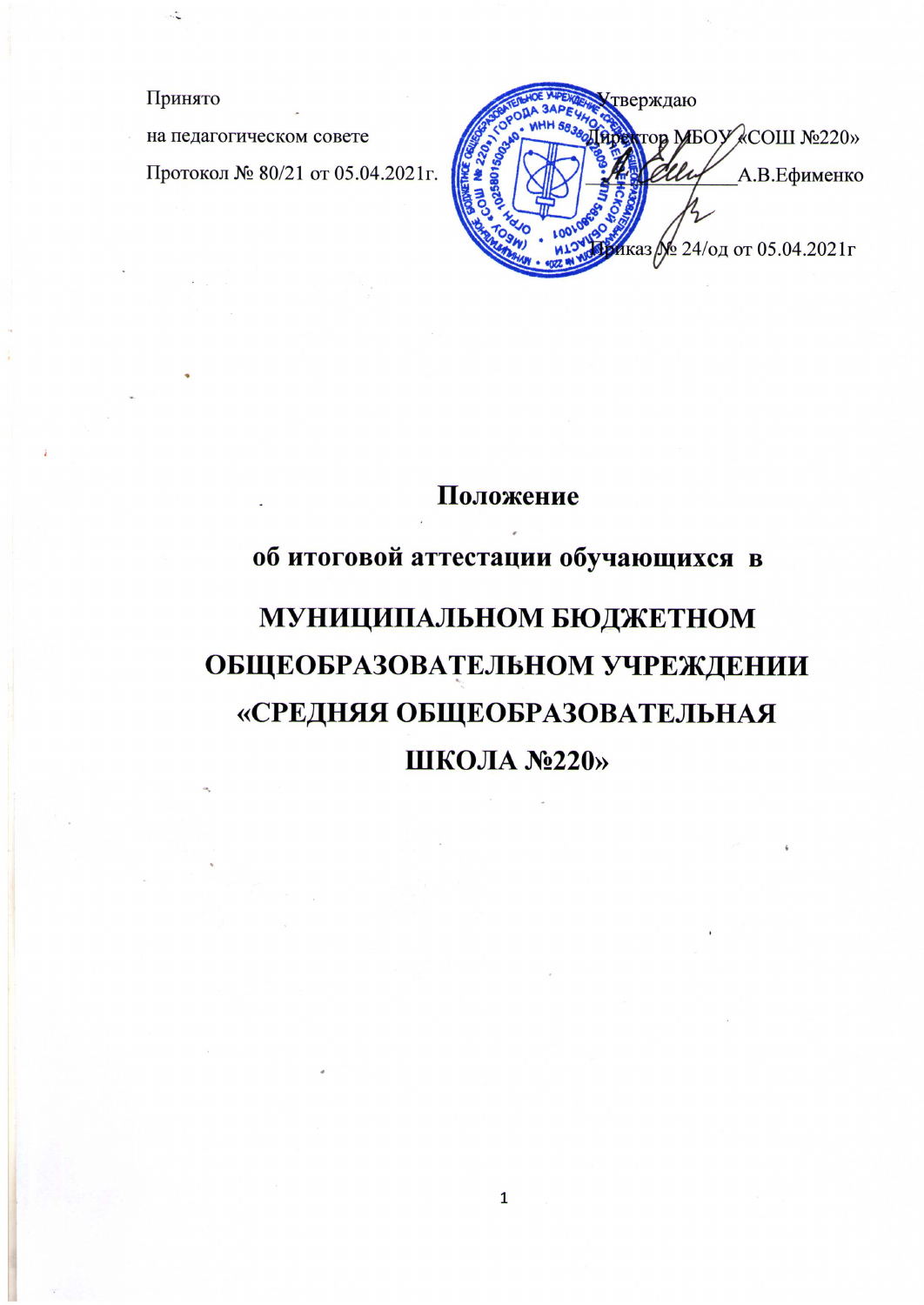#### Общие положения

 $\mathbb{R}^2$ 

1.1. К государственной итоговой аттестации (далее - ГИА) допускаются обучающиеся, не имеющие академической задолженности и в полном объеме выполнившие учебный план или индивидуальный учебный план.

 $1.2.$ прошедшие ГИА Обучающиеся, He ИЛИ получившие ГИА на неудовлетворительные результаты, вправе пройти государственную итоговую аттестацию в сроки, определяемые порядком проведения государственной итоговой аттестации по соответствующим образовательным программам.

 $1.3.$ He допускается взимание платы с обучающихся прохождение  $3a$ государственной итоговой аттестации.

1.4. Государственные экзаменационные комиссии (далее – ГЭК) для проведения ГИА по образовательным программам основного общего и среднего общего образования создаются уполномоченными органами исполнительной власти субъектов Российской Федерации.

1.5. При проведении ГИА используются контрольные измерительные материалы (далее - КИМ), представляющие собой комплекты заданий стандартизированной формы.

1.6. Обеспечение проведения государственной итоговой аттестации Департаментом образования города осуществляется Заречного Пензенской области.

1.7. Государственная итоговая аттестация по образовательным программам среднего общего образования проводится в форме единого государственного экзамена (далее - ЕГЭ), а также в форме ГВЭ (государственного выпускного экзамена) для обучающихся с ограниченными возможностями здоровья и детейинвалидов. ЕГЭ по математике проводится по двум уровням:

1) ЕГЭ, результаты которого признаются в качестве результатов ГИА школой и профессиональными образовательными организациями (далее - базовый уровень);

2) ЕГЭ, результаты которого признаются в качестве результатов ГИА школой и профессиональными образовательными организациями, а также в качестве результатов вступительных испытаний по математике при приеме на обучение по образовательным программам высшего образования - (далее - профильный уровень);

1.8. При проведении ГИА в форме ЕГЭ (за исключением ЕГЭ по математике базового уровня) используется стобалльная система оценки. При проведении ГИА в форме ЕГЭ по математике базового уровня, а также в форме ГВЭ используется пятибалльная система оценки.

1.9. Государственная итоговая аттестация по образовательным программам основного общего образования проводится в форме основного государственного экзамена (далее - ОГЭ), а также в форме ГВЭ (государственного выпускного

 $\overline{2}$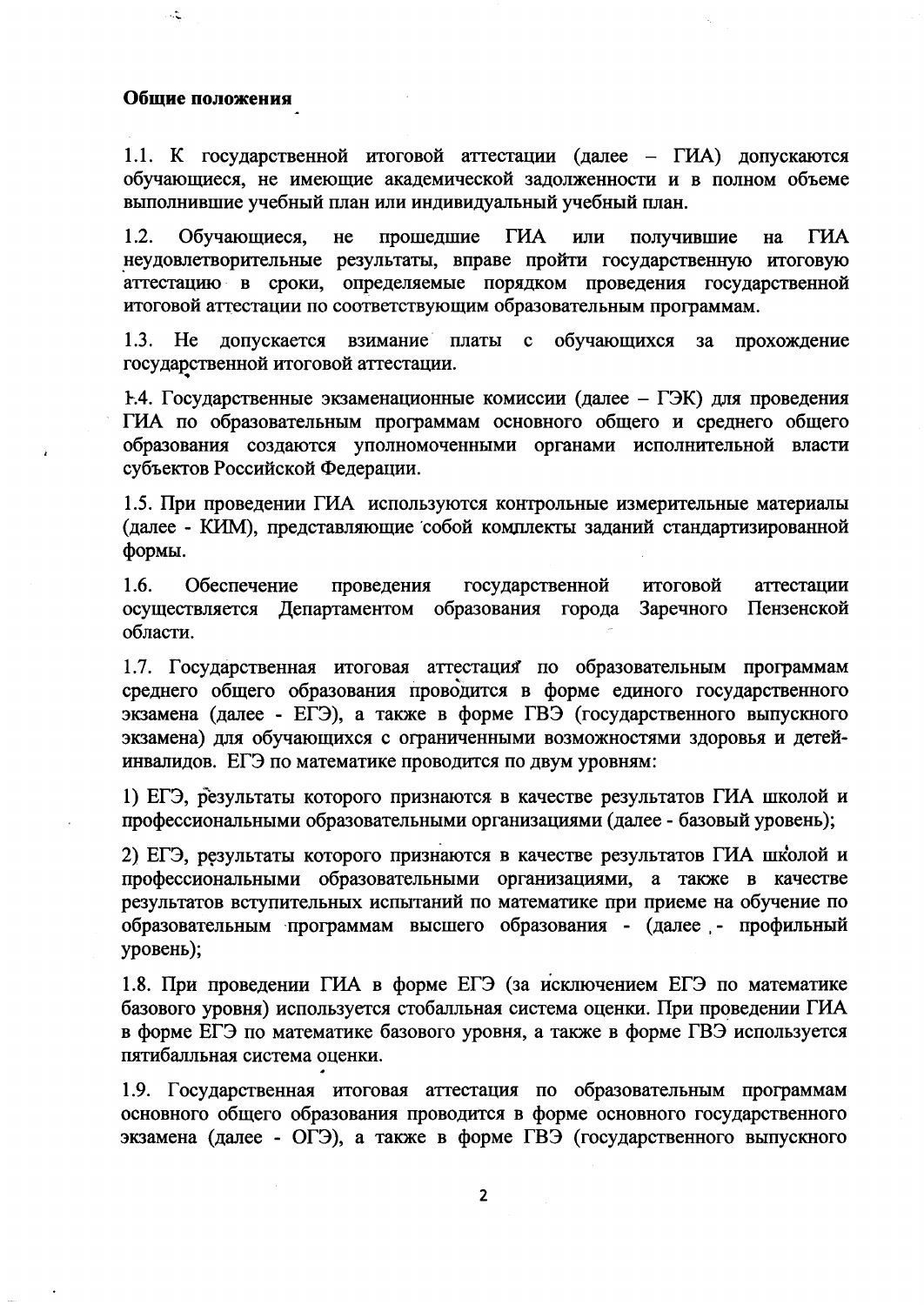экзамена) для обучающихся с ограниченными возможностями здоровья и детейинвалидов.

1.10. Методическое обеспечение проведения государственной итоговой аттестации образовательным программам основного общего  $\overline{a}$ и среднего обшего образования, организация разработки контрольных измерительных материалов для проведения государственной итоговой аттестации по образовательным программам основного общего и среднего общего образования и критериев оценивания экзаменационных работ, выполненных на основе этих контрольных измерительных материалов, обеспечения этими контрольными измерительными материалами государственных экзаменационных комиссий.  $\mathbf{a}$ также организация централизованной проверки экзаменационных работ обучающихся, выполненных основе контрольных на измерительных материалов при проведении государственной итоговой аттестации по образовательным программам среднего общего образования, определение минимального количества баллов единого государственного экзамена, подтверждающего освоение образовательной программы среднего общего образования, осуществляются федеральным органом исполнительной власти, осуществляющим функции по контролю и надзору в сфере образования (Рособнадзор).

# 2. Организация итоговой аттестации

 $\mathbb{R}^2$ 

 $2.1.$ Допуск к итоговой аттестации учащихся оформляется протоколом Педагогического совета школы, на основании которого издается приказ по школе.

 $2.2.$ K ГИА допускаются обучающиеся, He имеющие академической задолженности, для выпускников 11 класса в том числе за итоговое сочинение (изложение), в полном объеме выполнившие учебный план или индивидуальный учебный план (имеющие годовые отметки по всем учебным предметам учебного плана за каждый год обучения по образовательной программе среднего общего образования и основного общего образования не ниже удовлетворительных).

2.3. Итоговое сочинение (изложение) как условие допуска к ГИА проводится для обучающихся XI классов в декабре последнего года обучения по темам (текстам). сформированным по часовым поясам Рособрнадзором. Изложение вправе писать обучающиеся с ограниченными возможностями здоровья или дети-инвалиды, а также обучающиеся на дому.

2.4. Обучающиеся, освоившие образовательную программу среднего общего образования в форме самообразования или семейного образования, вправе пройти экстерном ГИА в школе, о чем указывается ими в заявлении на имя директора школы. Указанные обучающиеся допускаются к ГИА при условии получения ими отметок не ниже удовлетворительных на промежуточной аттестации, в том числе за итоговое сочинение (изложение).

2.5. Выпускнику, заболевшему в период итоговой аттестации, предоставляется возможность сдать пропущенные экзамены по выздоровлении в дополнительные сроки. Сроки экзаменов устанавливаются Министерством просвещения Российской Федерации и Рособрнадзором.

 $\overline{\mathbf{3}}$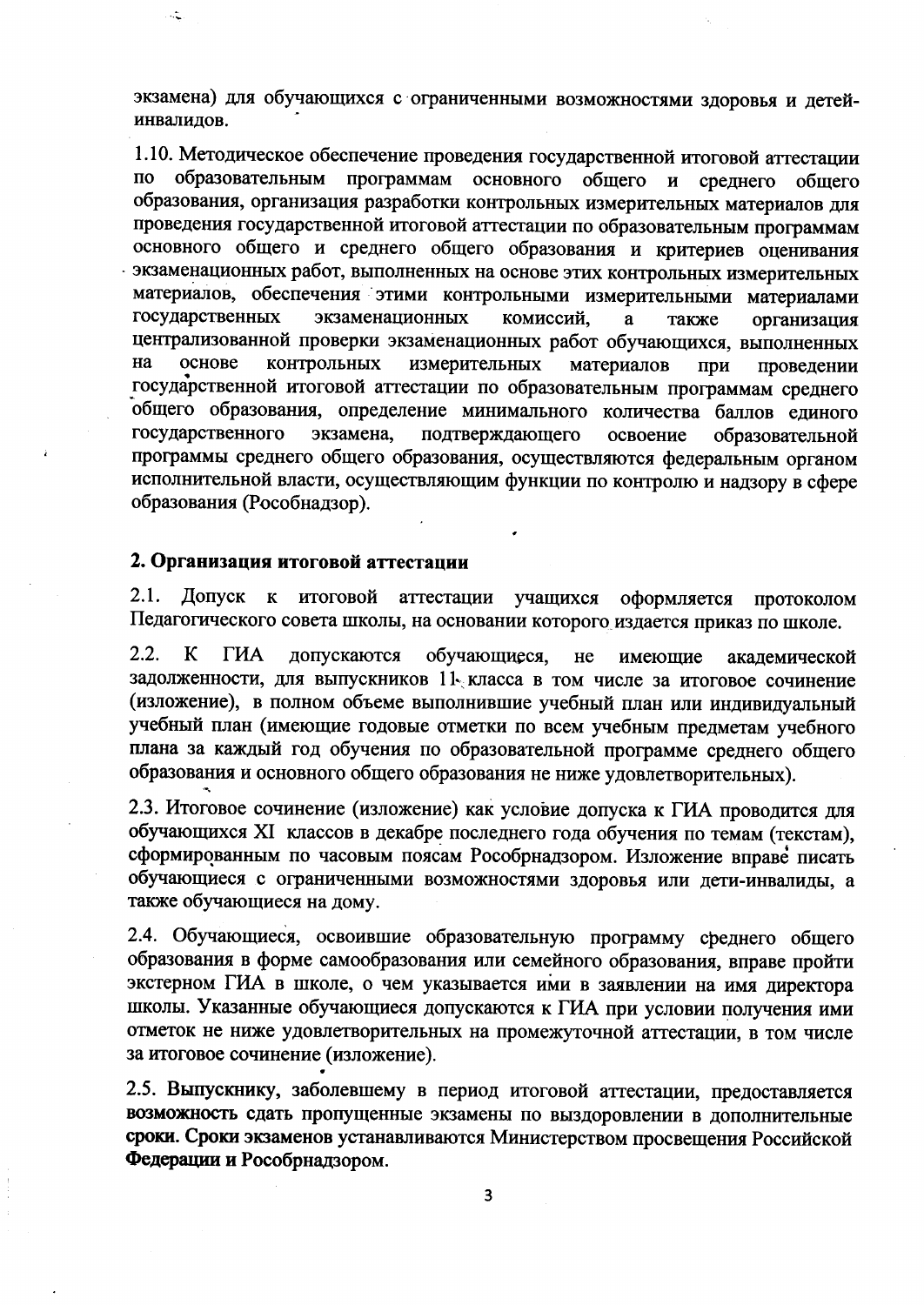$2.6.$ Государственная итоговая аттестация выпускников  $9.$ 11 классов предусматривает обязательную (государственную) итоговую аттестацию  $\overline{a}$ русскому языку и математике. Экзамены по другим общеобразовательным физике, химии, предметам - литературе, биологии, географии, истории, обществознанию, иностранному языку (английский), информатике и ИКТ выпускники сдают на добровольной основе по своему выбору.

 $\mathcal{L}$ 

2.7. Количество экзаменов по выбору для 11 класса определяется выпускниками самостоятельно, для чего выпускники 11 класса до 1 февраля текущего года подают заявление о сдаче экзаменов по выбору с указанием соответствующих общеобразовательных предметов, заместителю директора по УВР.

2.8. Выпускники 9 класса по выбору сдают два экзамена, для чего до 1 марта текущего года подают заявление о сдаче экзаменов по выбору с указанием соответствующих общеобразовательных предметов, заместителю директора по YBP.

2.9. Сроки и единое расписание проведения ЕГЭ в 11 х классах, ОГЭ в 9-ых классах, а также государственного выпускного экзамена ежегодно определяются Рособрнадзором.

2.10. Выпускники с ограниченными возможностями здоровья в целях определения необходимых для них условий проведения экзамена в форме ЕГЭ. ОГЭ или ГВЭ представляют оригинал или ксерокопию одного из следующих документов: - заключение психолого-медико-педагогической комиссии;

- справку об установлении инвалидности. выданную федеральным государственным учреждением медико-социальной экспертизы.

2.11. Для участников ЕГЭ и ОГЭ с ограниченными возможностями здоровья продолжительность экзамена увеличивается на 1,5 часа

2.12. Выпускники 9, 11-х классов, имеющие положительные годовые отметки по всем предметам, могут проходить государственную итоговую аттестацию досрочно: в связи с участием в летних учебных сборах кандидатов в команды России на международные олимпиады школьников; в связи с экстренным переездом в другой город или государство на лечение, обучение. Документы на такие формы итоговой аттестации учащихся сдаются в Министерство образования Пензенской области.

2.13. По истечении сроков подачи заявления на сдачу экзамена по выбору до 1 февраля выпускниками 11 класса, изменение указанных в заявлении экзаменов по общеобразовательным предметам возможно только при наличии у участника ЕГЭ уважительных причин (болезни или иных обстоятельств, подтвержденных документально). В этом случае выпускники подают заявление в ГЭК Департамента образования и науки Приморского края с указанием измененного перечня общеобразовательных предметов, по которым он планирует сдавать ЕГЭ, и причины изменения заявленного ранее перечня. Указанное заявление подается не позднее, чем за месяц до начала соответствующих экзаменов.

 $\overline{\mathbf{4}}$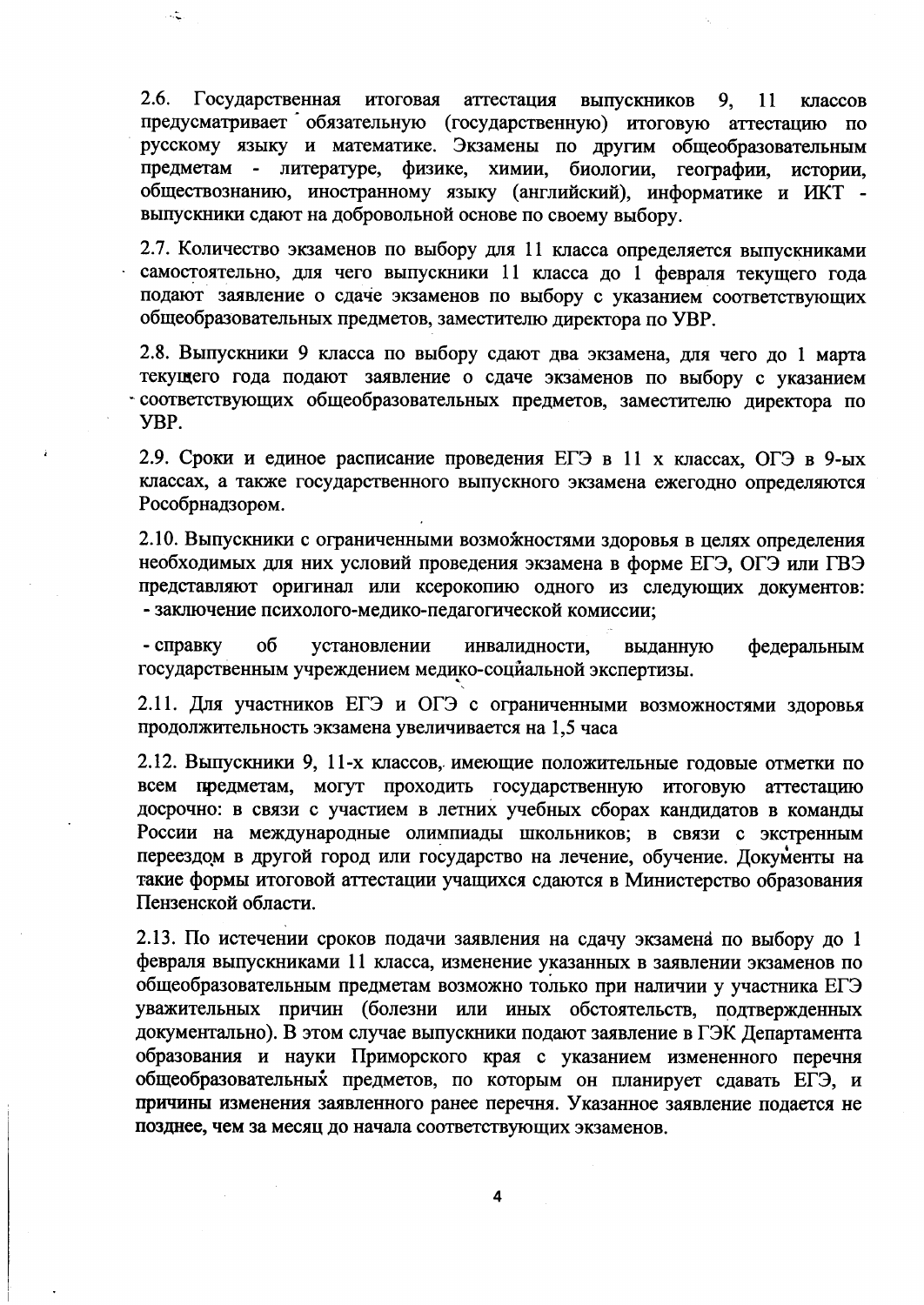2.14. Выпускники 9 класса вправе не позднее чем за две недели подать заявление в ГЭК на изменение перечня выбранных экзаменов.

2.15. Рособрнадзор ежегодно устанавливает по каждому общеобразовательному предмету минимальное количество баллов ЕГЭ, подтверждающее освоение выпускником основных общеобразовательных программ среднего (полного) общего образования соответствии требованиями фелерального  $\overline{B}$  $\mathbf{c}$ образовательного государственного стандарта среднего (полного) обшего образования (далее - минимальное количество баллов). Результаты ГИА признаются удовлетворительными в случае, если выпускник по обязательным общеобразовательным предметам (русский язык и математика) при слаче ЕГЭ набрал количество баллов не ниже минимального, а при сдаче государственного выпускного экзамена получил отметки не ниже удовлетворительной (три балла).

2.16. Выпускники 9, 11-х классов, их родители (лица, их заменяющие) должны быть обязательно ознакомлены с нормативными документами по итоговой аттестации заместителем директора по учебно-воспитательной работе или классным руководителем не менее чем за месяц до начала итоговой аттестации.

# 3. Оценка результатов ГИА

 $\ddot{\cdot}$ 

 $3.1.$ Результаты ГИА признаются удовлетворительными  $\mathbf{B}$ случае если обучающийся по обязательным учебным предметам при сдаче ЕГЭ (за исключением ЕГЭ по математике базового уровня) набрал количество баллов не ниже минимального, определяемого Рособрнадзором, а при сдаче ГВЭ и ЕГЭ по математике базового уровня получил отметки не ниже удовлетворительной (три балла).

3.2. В случае если участник ГИА получил неудовлетворительные результаты по любому из учебных предметов, он имеет право пересдать данный предмет в текущем году.

 $3.3.$ Обучающимся, He прошедшим ГИА ГИА или получившим на неудовлетворительные результаты более чем по одному обязательному учебному предмету, либо получившим повторно неудовлетворительный результат по одному из этих предметов на ГИА в дополнительные сроки, предоставляется право пройти ГИА по соответствующим учебным предметам не ранее 1 сентября текущего года в сроки и в формах, устанавливаемых Рособрнадзором. Для прохождения повторной ГИА указанные лица восстанавливаются в школе на срок, необходимый для прохождения ГИА.

3.4. Обучающимся выпускникам · получившим И прошлых лет, неудовлетворительный результат учебным  $\mathbf{u}$ предметам выбору.  $\overline{a}$ предоставляется право пройти ГИА по соответствующим учебным предметам не ранее 1 сентября текущего года в сроки и формах устанавливаемых Рособрнадзором.

# 4. Подача апелляции.

4.1. Апелляция о несогласии с выставленными баллами подается в течение двух рабочих дней со дня объявления результатов ГИА по соответствующему учебному предмету.

5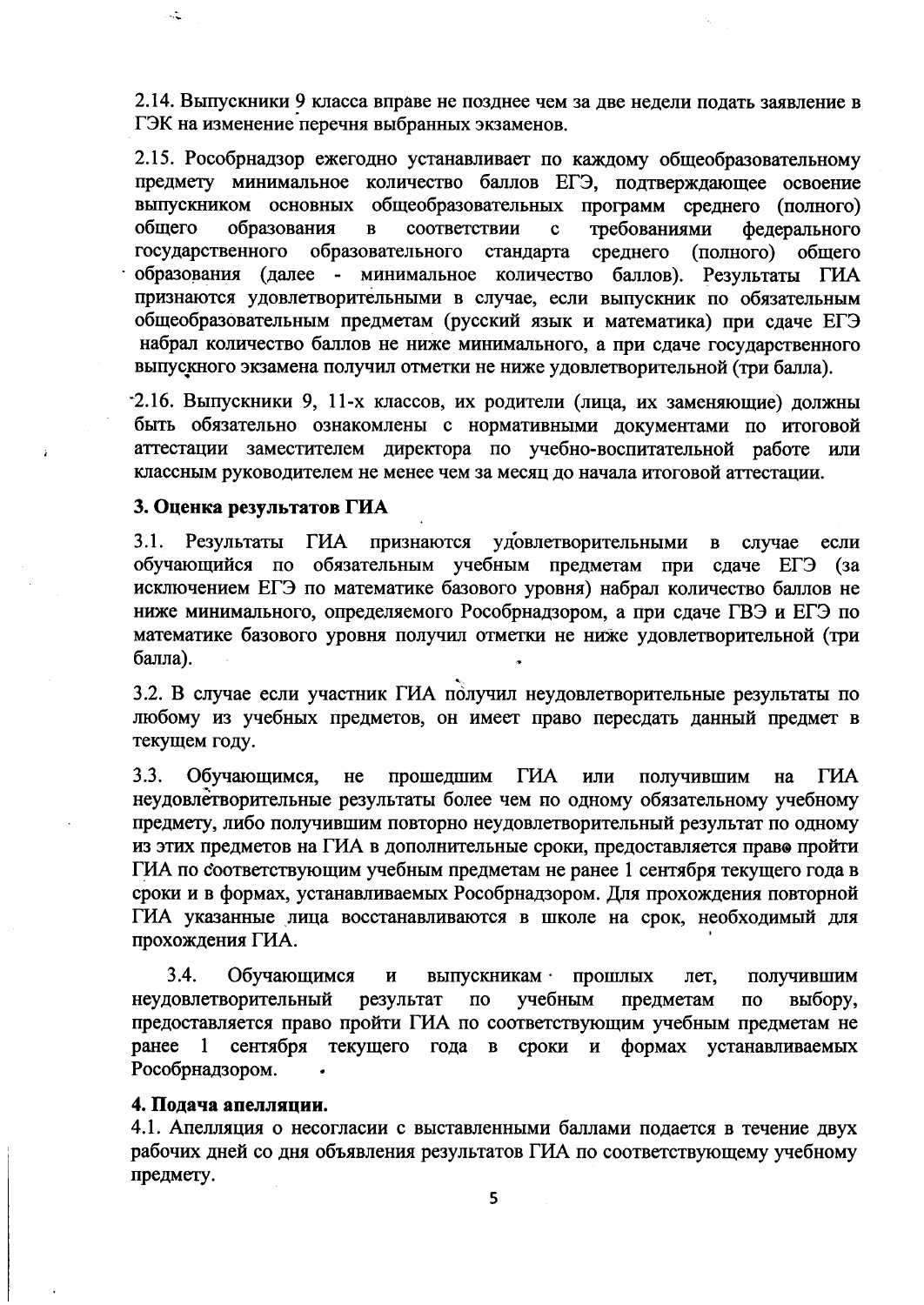4.2. Обучающиеся подают апелляцию о несогласии с выставленными баллами в школу, выпускники прошлых лет - в места, в которых они были зарегистрированы на сдачу ЕГЭ.

 $\mathcal{L}$ 

4.3. Директор школы, принимает апелляцию, регистрирует на сайте ПК и РО и незамедлительно передает ее в конфликтную комиссию.

4.4. По решению ГЭК подача и рассмотрение апелляций организуется с использованием информационно-коммуникационных технологий, при условии соблюдения требований законодательства Российской Федерации в области защиты персональных данных. Обучающиеся заблаговременно информируются о времени, месте и порядке рассмотрения апелляций.

5. Порядок выпуска обучающихся и выдачи документов об образовании.

5.1. Удовлетворительные результаты государственной итоговой аттестации учащихся 9, 11-х классов по русскому языку и математике являются основанием выдачи выпускникам документа государственного образца об уровне образования аттестата о среднем общем или основном общем образовании, форма и порядок которого утверждаются Министерством выдачи просвещения Российской Федерации.

5.2. Выпуск учащихся 9, 11-х классов оформляется протоколом педсовета, на основании которого издается приказ по школе.

5.3. Выпускники 9 класса, не прошедшие ГИА или получившие на ГИА неудовлетворительные результаты более чем по одному обязательному предмету, либо получившие повторно неудовлетворительный результат по одному из этих предметов на ГИА в дополнительные сроки, могут пройти ГИА  $\overline{10}$ соответствующим учебным предметам не ранее 1 сентября текущего года.

5.4. В документе об образовании отметка по каждому предмету проставляется цифрами и в скобках словами: 5 (отлично), 4 (хорошо), 3 (удовлетворительно). Документы об образовании заполняются с помощью печатающего устройства (компьютера), подписываются директором школы. В документе об образовании указывается наименование общеобразовательного учреждения  $\mathbf{B}$ точном соответствии с его Уставом, его номер и местонахождение. Документ заверяется печатью школы. Оттиск печати должен быть ясным, четким, легко читаемым. Выпускникам, получившим образование в форме экстерната, в документе об образовании в правом верхнем углу делается запись «Экстернат». Исправления в документах об образовании не допускаются.

5.5. В аттестат об основном общем образовании выставляются итоговые отметки по всем предметам, которые изучались в 5-9 классах. По обязательным предметам для сдачи ГИА (математике и русскому языку), в аттестат об основном общем образовании выставляются среднеарифметические между годовой отметкой за 9 класс и экзаменационной отметкой. По остальным предметам выставляются годовые отметки за 9 класс.

5.6. В аттестат о среднем общем образовании выставляются итоговые отметки по предметам, которые изучались в 10-11-х классах. Выпускникам, изучавшим

6